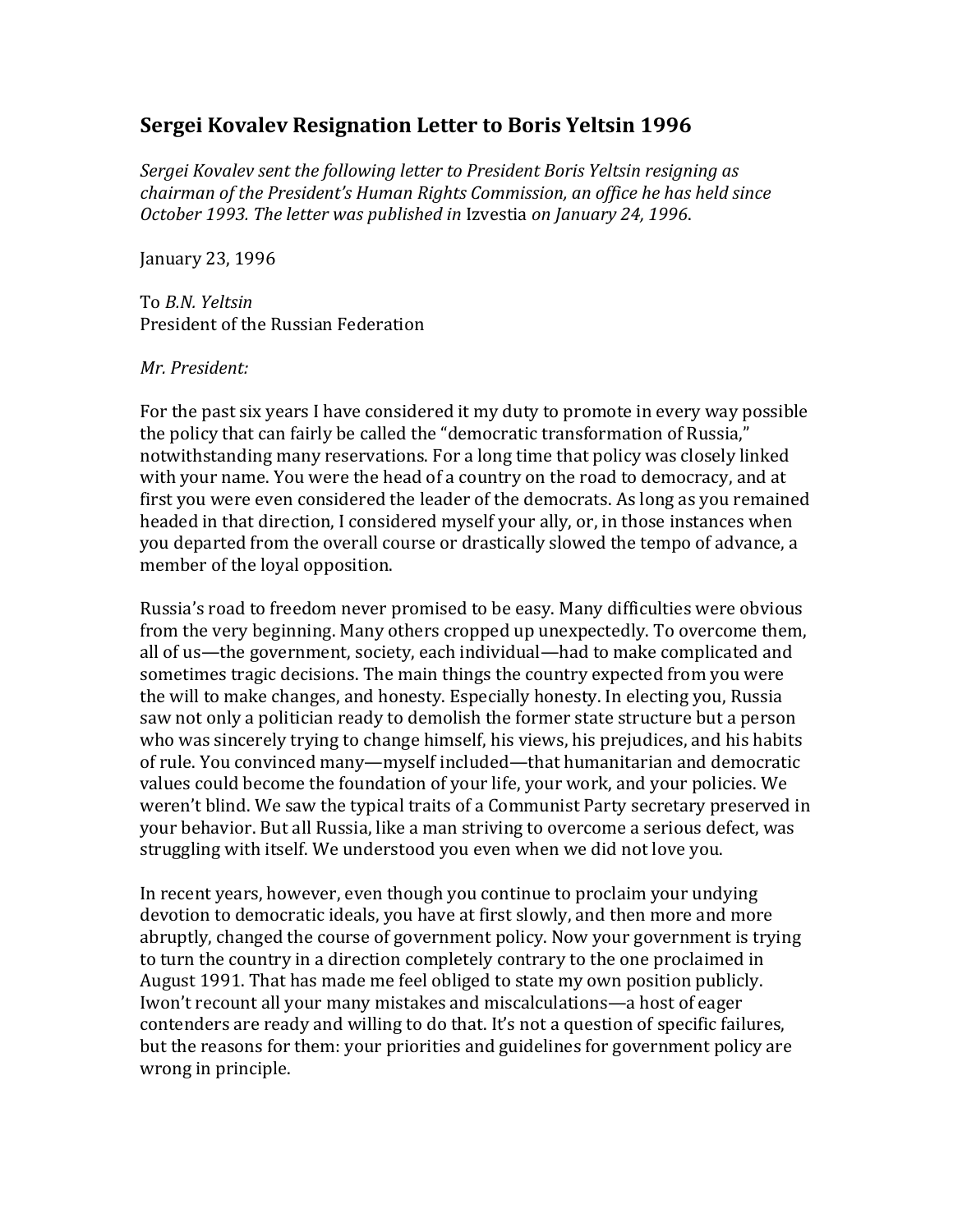Beginning in late 1993 if not even earlier, you have consistently taken decisions which—instead of strengthening the rule of law in a democratic society—have revived the blunt and inhumane might of a state machine that stands above justice, law, and the individual. Your enemies claim you did this to bolster your personal power. But even if they're wrong about the cause of your behavior, that doesn't change the effect.

During the tragic days of the fall of 1993 [when Yeltsin dissolved the Supreme Soviet], I decided to stand by you despite my serious inner doubts. I don't deny my responsibility for that support. I believed that the use of force was a tragic necessity given the imminent threat of civil war. Even then I understood that the events of October might encourage the top leaders to perceive force as a convenient and familiar instrument for resolving political problems. But I hoped for a different outcome: that by overcoming the crisis of legitimacy and creating a basis for the rule of law in Russia, the President and the government would do everything possible for our country's peaceful and free development. To a very great extent, the outcome depended on you, Boris Nikolaevich. I believed that you would choose the second path. I was wrong.

The 1993 Constitution confers enormous powers on the President, but it also places enormous responsibilities on him: to be the guarantor of the rights and liberties of citizens, to safeguard their security, and to maintain law and order throughout the country. How have you discharged these duties? How have you fulfilled your responsibilities?

You have virtually halted judicial reform, which was designed to make the administration of justice truly independent of the other branches of government. You openly professed the principle: "Let the innocent suffer as long as the guilty are punished."

You loudly proclaimed the launching of a war on organized crime. In order to implement this, you granted exceptional, extralegal authority to the power ministries [police, army, and state security]. The result? The criminals continue to roam freely, while law-abiding citizens have to tolerate the abuse of the uniformed forces without gaining the security they were promised.

You stated that your goal was the preservation and strengthening of the Russian Federation's territorial integrity. The result? A shameful and bungled civil war which has been raging in the North Caucasus for more than a year.

Under the guise of strengthening Russia's defense capability, you've blocked all military reforms that would give Russia an effective modern army. The result? Spending on the army is growing, and the number of generals has increased to an indecent figure. In order to justify their existence, the term of service has been increased and draft deferments have been ended. Meanwhile, soldiers and officers are impoverished, ragged, and hungry. And the degradation, ill-treatment, and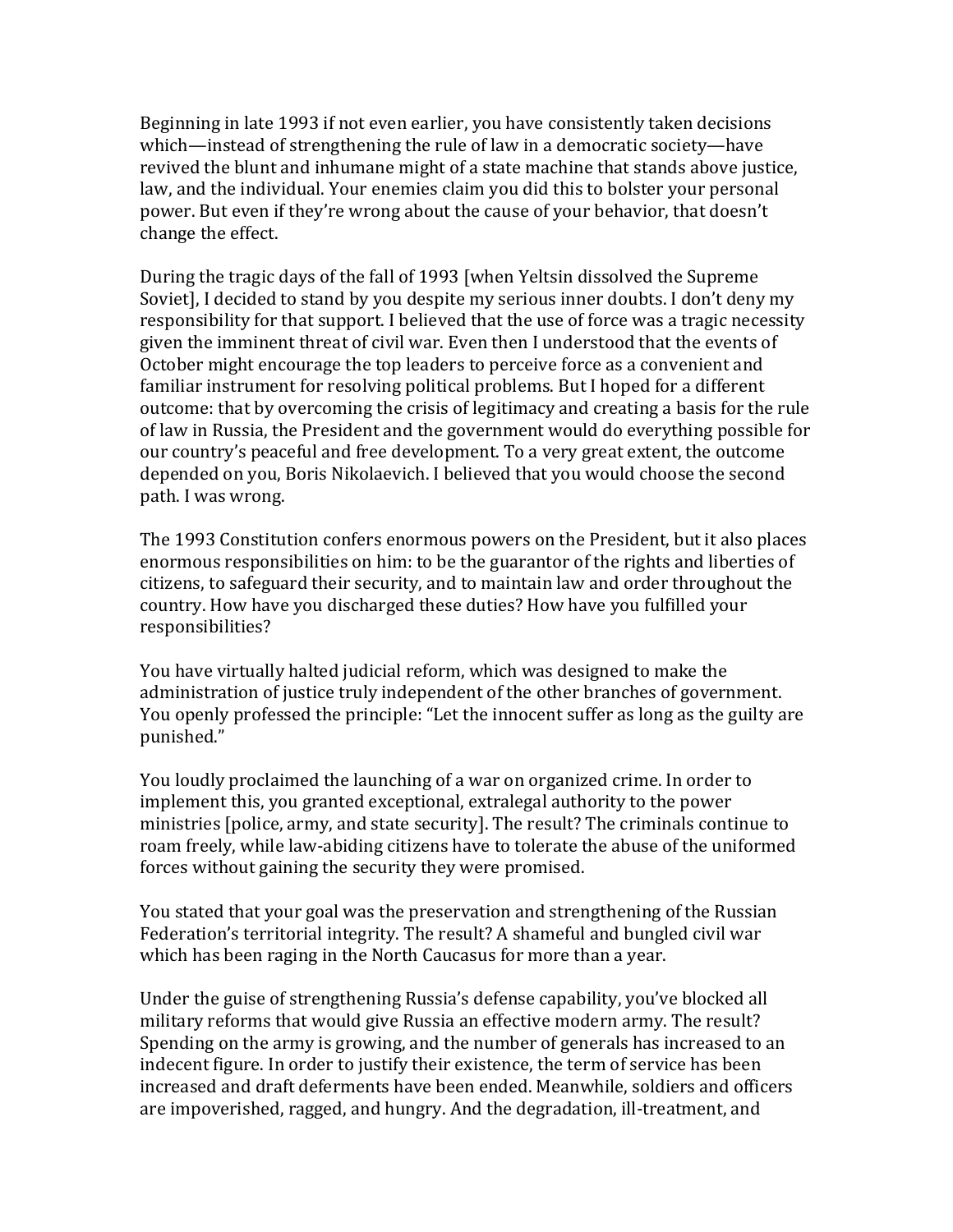corruption, traditional in our army, are as prevalent as ever. Not surprisingly, tens of thousands of young men are evading this medieval recruitment like the plague.

You speak of a policy of openness, of transparency, and of public accountability, yet at the same time you sign secret decrees concerning the most important matters of state. You create closed institutions, and you classify as secret ever more information about government operations and the state of the country. Presidential decisions are made almost in the same backroom fashion as in the era of the Politburo. It's no secret that you increasingly depend on the security services and on their system of clandestine information. Isn't it obvious to you how unreliable and tendentious this information is?

The thrust of your personnel policy is becoming clearer with each passing day. At first there were quite a few competent, honorable people around you. But you also enthusiastically welcomed individuals whose only virtue consisted in their personal loyalty to you. Gradually such loyalty has become your primary demand when recruiting members of your staff, just as it was in the heyday of the Communist Party. People deemed deficient in this respect have been removed from your administration and from other government offices. Worse, even within the tight circle of the unconditionally loyal, a process of natural selection has taken place, so that it has become evident to the whole country that the individuals most successful in their careers are those who have pursued their own personal, if not criminal, interests. The result? Look at the faces of your current associates and you'll understand why the country doesn't trust your appointees, and therefore, doesn't trust you.

In fact, you don't care at all about public opinion and all the chief government officials follow your lead. In moments of crisis, instead of open and honest explanations, you and the heads of bodies appointed by you feed us such transparent and desperate lies that we're simply left dumbfounded. The fragile bridge of trust between society and the state, created with such difficulty in the face of century-old suspicion, has once again been destroyed.

Just a little more than a year after the October 1993 events in Moscow, you unleashed the war in Chechnya. In this conflict we have seen in full measure contempt for the law, flouting of the Constitution, demoralization and disintegration of the army, outrageous incompetence on the part of the security services, inept careerism on the part of the chiefs of the power ministries, and awkward and cynical lies orchestrated by the first persons of the state. But what is particularly horrifying is another aspect of the regime you've created which has been revealed by this crisis: utter contempt for human life. Twenty or thirty or forty thousand people have died, and what sort of reaction has there been? We don't even know who they were, how many of them were civilians, Russian soldiers, or Chechen fighters.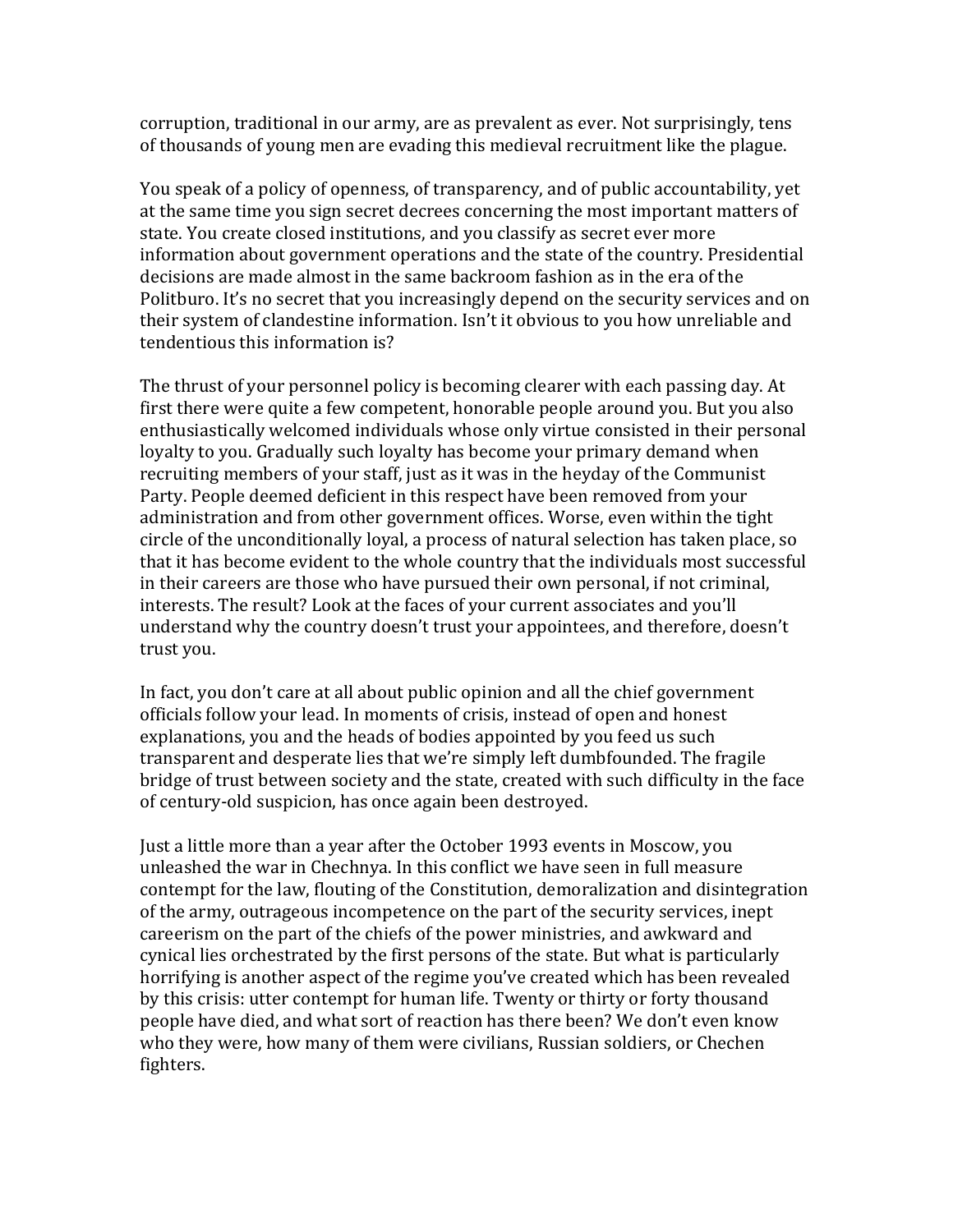Life has always been cheap in Russia, especially under the Bolsheviks. But you have introduced a new "democratic" and "humanitarian" strain into this shameful national tradition. For a whole year in Chechnya you have been restoring "constitutional order" and "civil rights" with bombs and missiles. Last month's farce of "free elections" in Chechnya inevitably shattered the already fragile hopes for peace in the region. In the same way in the bombardment of the Chechen village of Pervomaiskoye, with the declared aim of freeing the hostages, you conducted a cruel punitive action (which failed anyway) whose true purpose was not at all the rescue of innocent people seized by the terrorists. Both the violence and the hypocritical attempts to conceal it are on your conscience.

Didn't you and those fools who pushed you into the Chechen war understand that bloodshed would lead to intolerance, revenge, deceit, and violence? And that this malignant tumor would devour the good things you have done for Russia?

I certainly don't put all the blame on you. The totalitarian order, which was dealt a serious but possibly not fatal blow, is defending itself by its typical means: manufacturing a crisis, misleading the people, and subverting civic values. Your personal guilt consists in your encouraging these tendencies instead of checking them. Perhaps you believe that you are building a Great Russia for the good of its citizens. Not at all! Your current policies will only rapidly resurrect a state predisposed to illegality and the abuse of rights. In other words, you are restoring the old Bolshevik morass, with the only difference that Communist phraseology has been replaced temporarily by anti-Communist rhetoric. Your potential successors may well correct that defect!

You began your democratic career as a forceful and energetic crusader against official deceit and Party despotism, but you are ending it as the obedient executor of the will of the power-seekers in your entourage. You took an oath to build a government of the people and for the people, but instead you have built a bureaucratic pyramid over the people and against the people. Moreover, having rejected democratic values and principles, you haven't stopped using the word "democracy" so that naive people may well believe that "democrats" remain in power in the Kremlin. Your policies have compromised the very word, and if democracy is fated to someday exist in Russia (and I believe it will), it will exist not because of you, but in spite of you.

It's sad for me that you have lost your soul, that you are unable to evolve from a Communist Party secretary into a human being. You could have done so.

You've made your choice. Soon we'll make ours. Today you call yourself the only alternative to Zyuganov or Zhirinovsky, but in vain, since you now have more features in common with them than differences. And if we have to choose among you, it will be like choosing which mafia organization to apply to for protection. Many people, their hearts in their mouths, will vote for the candidate from whom they expect a little less extortion and a somewhat smaller amount of risk. I am